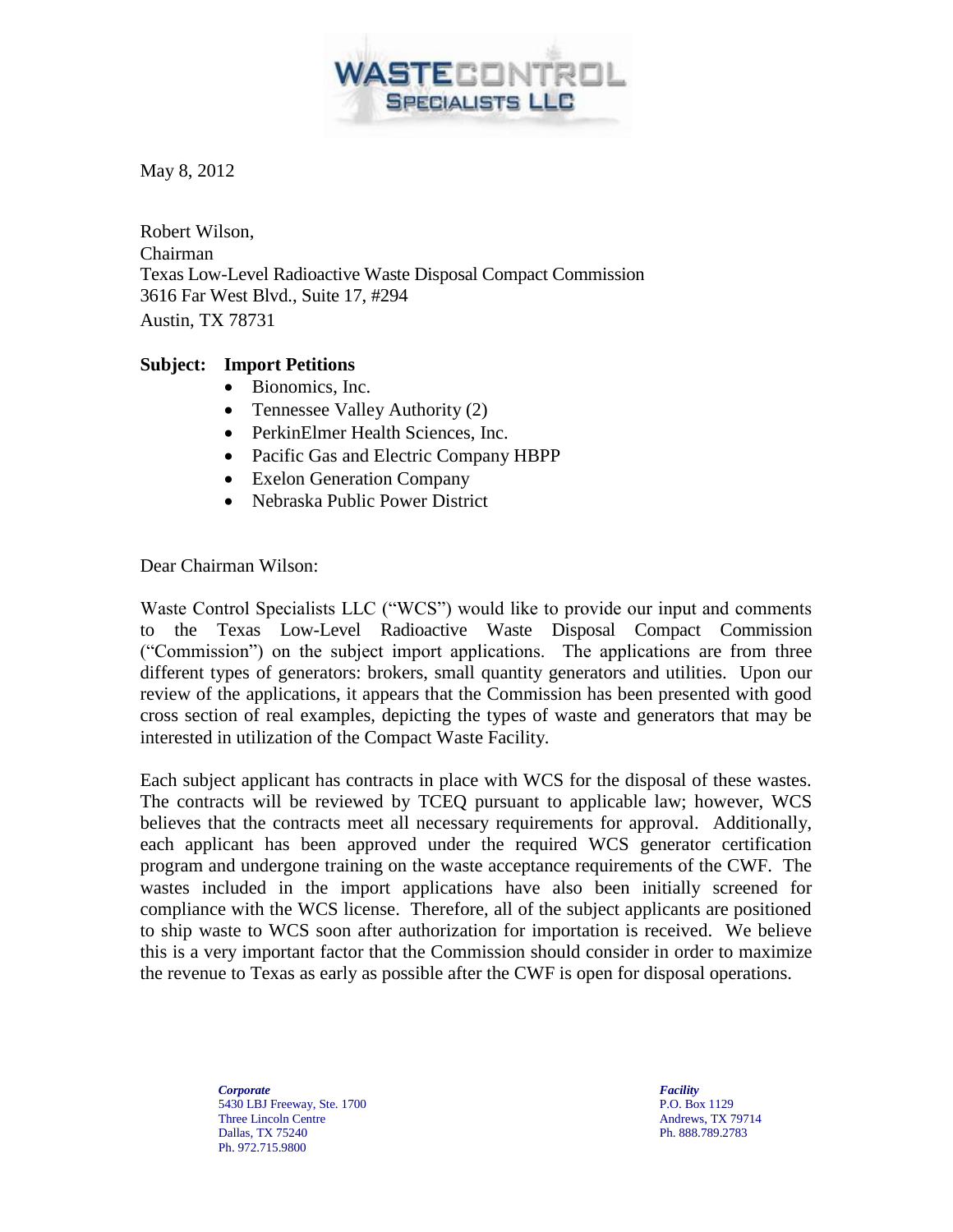We will also note that several applications request a multi-year authorization. This is to allow the applicants to have certainty and to properly plan their waste generating activities safely, under appropriate radiation safety programs, and budgets. In some situations, the generators may plan years in advance.

We understand that the State of Texas wants to import as much LLRW as possible to maximize its revenues while staying within the statutory limits allowed for the first year of operations. However, advance planning is critical as there is a shortage of casks to transport Class B/C resins. To ensure the best chance for success, WCS plans to use our license for storage of waste to better management receipts and ensure revenue for the State is maximized while staying within the statutory limits. In this manner, WCS can receive waste shipments in case a shortfall in the expected amount of waste exists near the end of the first year of operations. Once approved for import, there would be no delay in shipping and ensure the best utilization of the statutory limits.

WCS encourages the Commission to consider a reserve volume and activity for small quantity generators. Specifically, in addition to the Perkins Elmer petition quantities, our analysis demonstrates a potential need for about 5,000 cubic feet and 5,000 curies per year.

The Commission could approve all of the import applications as requested and allow WCS to manage import allocations for disposal as WCS has better visibility regarding revenue, readiness to ship, available capacity under the legislative limits and other aspects than anyone else. The Commission could also provide terms in multi-year import agreements that allocations between years can be managed by WCS, as long as the legislative amounts are not exceeded in any individual year.

If the Commission determines it necessary to constrain approvals to the annual legislative amount, our recommendation for each individual petition is below.

WCS supports the applications for Bionomics and PerkinElmer without any changes. We also support the Tennessee Valley Authority ("TVA") application for resins and Pacific Gas and Electric Company (PG&E) application without any changes. We do suggest that the TVA application for irradiated hardware be limited to 150,000 curies as the activity is estimated and conservative, when detail characterization is complete the actual shipments may be closer to 150,000 curies than the 200,000 curies as requested by TVA. The Exelon and Nebraska applications include multiple years and we recommend only a portion of those in the first year.

We have attached to this letter a summary of the effect on the first year. Please note that the result is approximately 32,000 cubic feet and 41,000 curies to be allocated to subsequent generators (beyond the small quantity generator reserve).

WCS anticipates additional importation applications from other generators will be received. We also anticipate that the nature of those applications will be similar to these applications and that the amount of curies will be the most limiting factor to consider.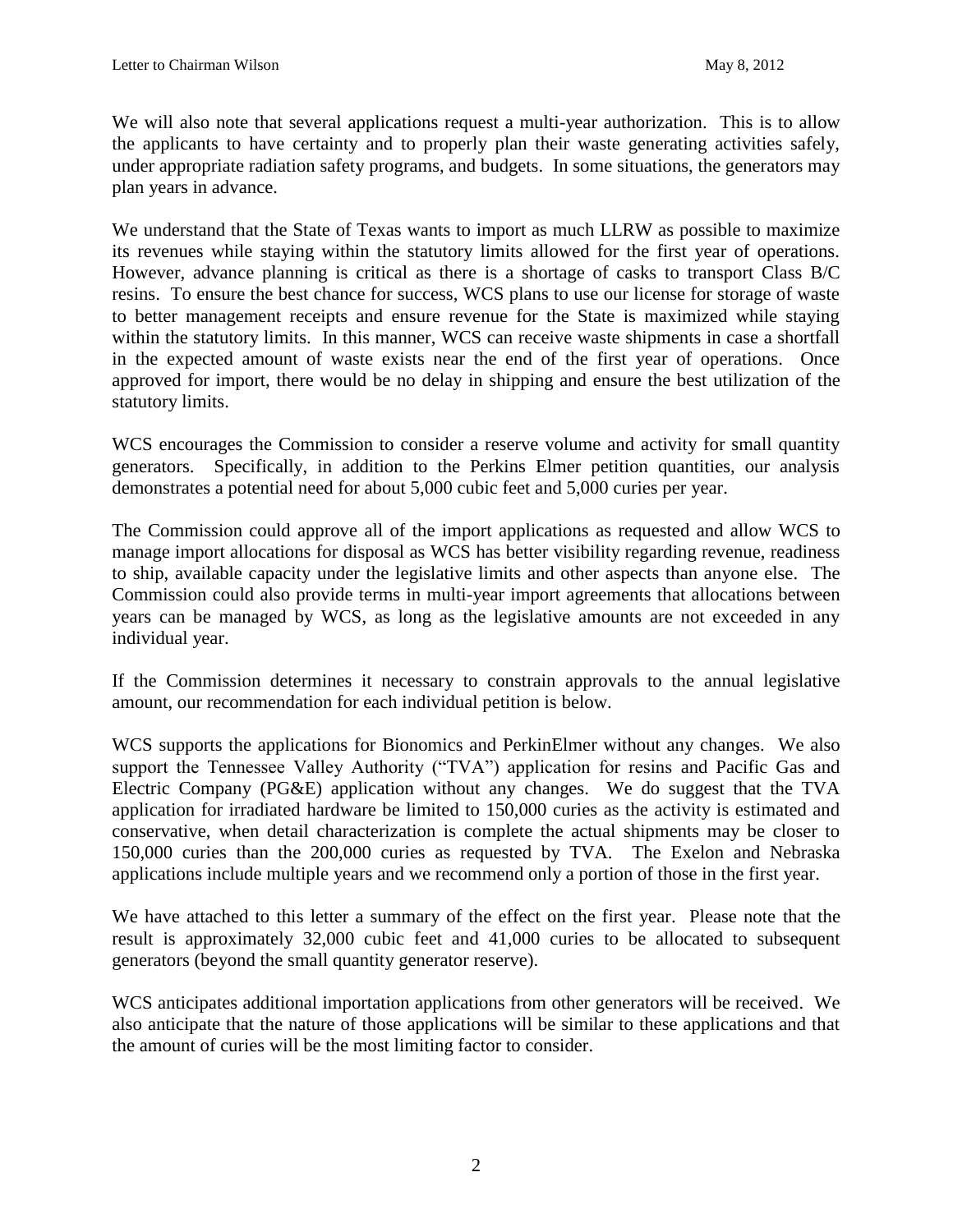I appreciate the opportunity to provide input to the Commission. If you have any questions, please do not hesitate to call me at (972) 450-4235.

Sincerely,

Pod Bath

Rod Baltzer President

Cc Milton B. Lee II, Commissioner, Vice Chair, TLLRWD Compact Commission Peter Bradford, Commissioner, TLLRWD Compact Commission The Honorable Richard H. Dolgener, Commissioner, TLLRWD Compact Commission Eric J. Doyal, Commissioner, TLLRWD Compact Commission Linda Morris, Commissioner, TLLRWD Compact Commission John M. Salsman, Commissioner, TLLRWD Compact Commission Richard Saudek, Commissioner, TLLRWD Compact Commission